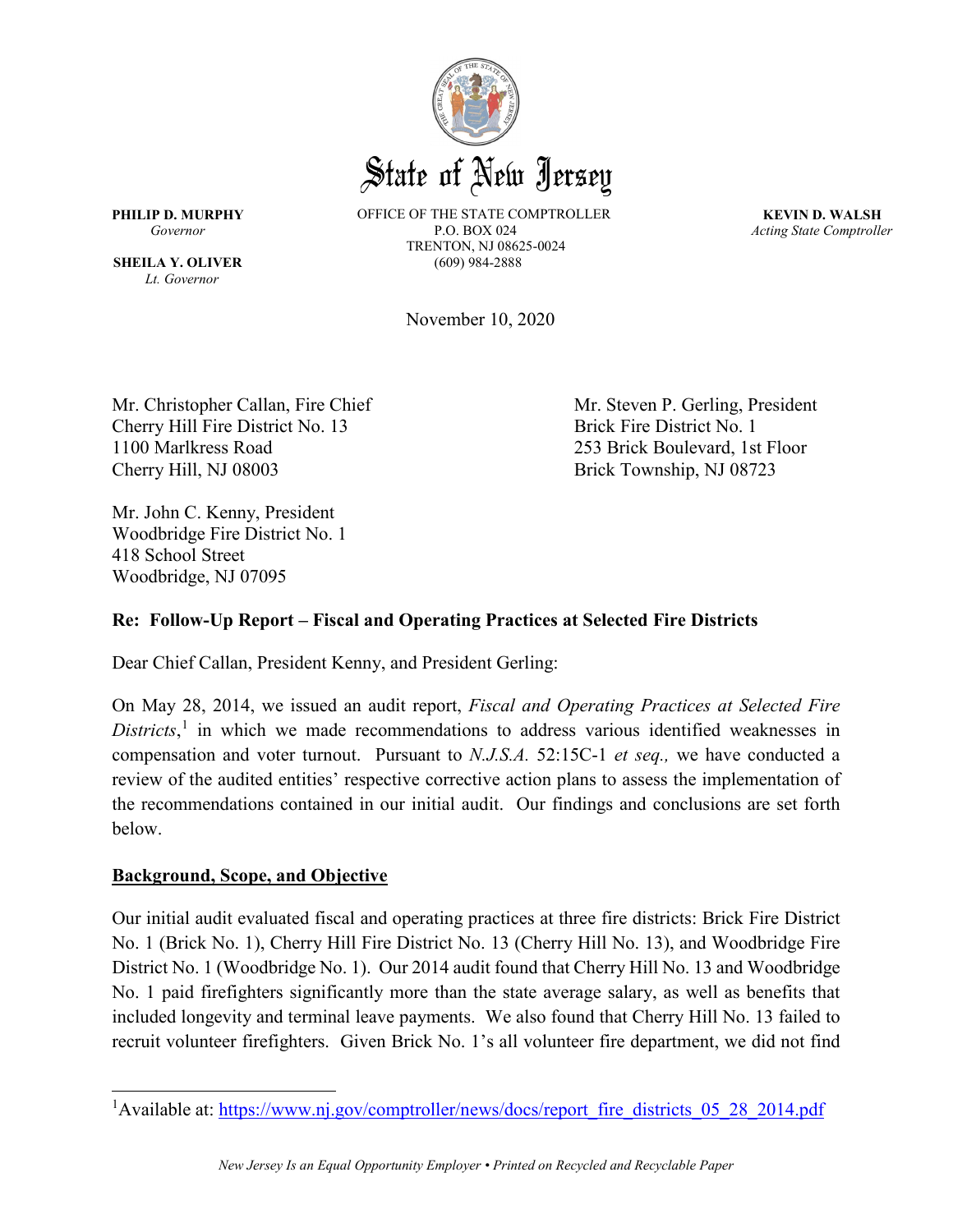any exceptions with regard to Brick No. 1's fiscal or operational practices concerning salaries and benefits. Lastly, we recommended that due to poor voter turnout in mid-February, fire district elections should coincide with general elections held in November.

Our follow-up engagement objective was to determine if Cherry Hill No. 13 and Woodbridge No. 1 fire districts have implemented the five recommendations contained in our 2014 audit report.

## **Summary Conclusion**

We found that Cherry Hill No. 13 and Woodbridge No. 1 have each made progress in implementing the recommendations set forth in our initial audit report. Of the three recommendations applicable to Cherry Hill No. 13, two were implemented and one was partially implemented. All three recommendations applicable to Woodbridge No. 1 were implemented. We urge Cherry Hill No. 13 to continue its efforts to comply fully with the recommendations not yet completed.

We also found that although New Jersey enacted a law to allow fire districts to move elections to November, such a move is at the discretion of the fire district. Of the three fire districts, Cherry Hill No. 13 moved its elections to November. Brick No. 1 and Woodbridge No. 1 still maintain elections in February.

# **Status of Initial Audit Recommendations**

# **Recommendation 1**

*Cherry Hill No. 13 and Woodbridge No. 1, upon renegotiation of their collective bargaining agreements, should seek to reduce the size of salary increases to better align firefighters' salaries to the state average.* 

# *Status: Partially Implemented – Cherry Hill No. 13 Implemented – Woodbridge No. 1*

Our initial audit found both Cherry Hill No. 13 and Woodbridge No. 1 paid its firefighters significantly more than the state average. Cherry Hill No. 13 provided a corrective action plan advising that it had reduced salary increases. Woodbridge No. 1 advised in its corrective action plan that it capped its wage increases for three consecutive years.

For both districts, we reviewed the current collective bargaining agreements and payroll records for 2017. We found that both Cherry Hill No. 13 and Woodbridge No. 1 achieved overall salary reductions by renegotiating firefighter salaries in its collective bargaining agreements. Although Cherry Hill No. 13 made efforts to align its firefighters' salaries to the New Jersey average, our review found that it still paid higher salaries than the state average. Our review found that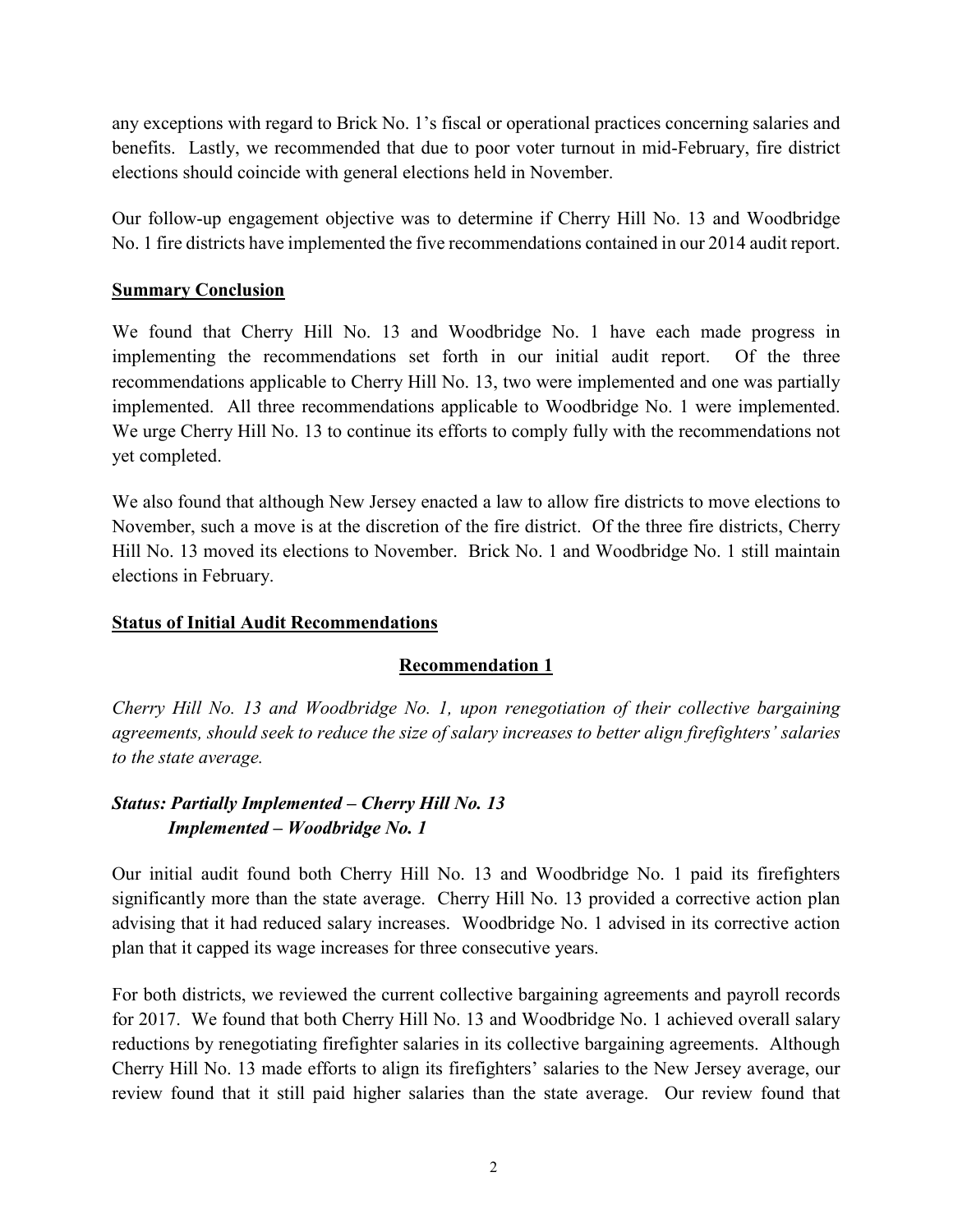Woodbridge No. 1 reduced its firefighters' salaries to below the state average. We encourage Cherry Hill No. 13 to continue to adjust its salary structure through future collective bargaining agreements to closer align its salaries with the New Jersey average.

#### **Recommendation 2**

*Cherry Hill No. 13 and Woodbridge No. 1, upon renegotiation of their collective bargaining agreements, should seek to reduce the amount of longevity payments.* 

#### *Status: Implemented – Cherry Hill No. 13, Woodbridge No. 1*

During the initial audit, both Cherry Hill No. 13 and Woodbridge No. 1, in lieu of salary increases, paid annual longevity benefits to its firefighters and other fire district personnel with more than six years of service. Both Cherry Hill No. 13 and Woodbridge No. 1 reported in their corrective action plans that as a result of renegotiating their collective bargaining agreements, they had eliminated longevity benefits. During the follow-up review, we verified that the four renegotiated collective bargaining agreements with Cherry Hill No. 13 and the renegotiated collective bargaining agreement with Woodbridge No. 1 excluded longevity benefits for all firefighters.

#### **Recommendation 3**

*Woodbridge No. 1, upon renegotiation of its collective bargaining agreements, should seek to eliminate all future terminal leave payments.* 

#### *Status: Implemented – Woodbridge No. 1*

Our initial audit found that Woodbridge No. 1 paid retiring employees, with over 20 years of service, a terminal leave bonus of three days' pay for each year of service up to 26 years. Woodbridge No. 1 advised in its corrective action plan that terminal leave benefits are now limited in the new collective bargaining agreement. Our follow-up review found that Woodbridge No. 1 renegotiated its collective bargaining agreement. The new agreement limits terminal leave payments for existing employees, based on hire date, at \$15,000 or \$30,000, and eliminated the terminal leave benefit for employees hired on or after January 1, 2015.

#### **Recommendation 4**

*Cherry Hill No. 13 should develop a plan to recruit and evaluate the use of volunteer firefighters in an effort to reduce taxpayer costs.* 

### *Status: Implemented – Cherry Hill No. 13*

We found during our initial audit that Cherry Hill No. 13 had no volunteer firefighters. In its corrective action plan, Cherry Hill No. 13 stated that it is difficult to attract and retain volunteer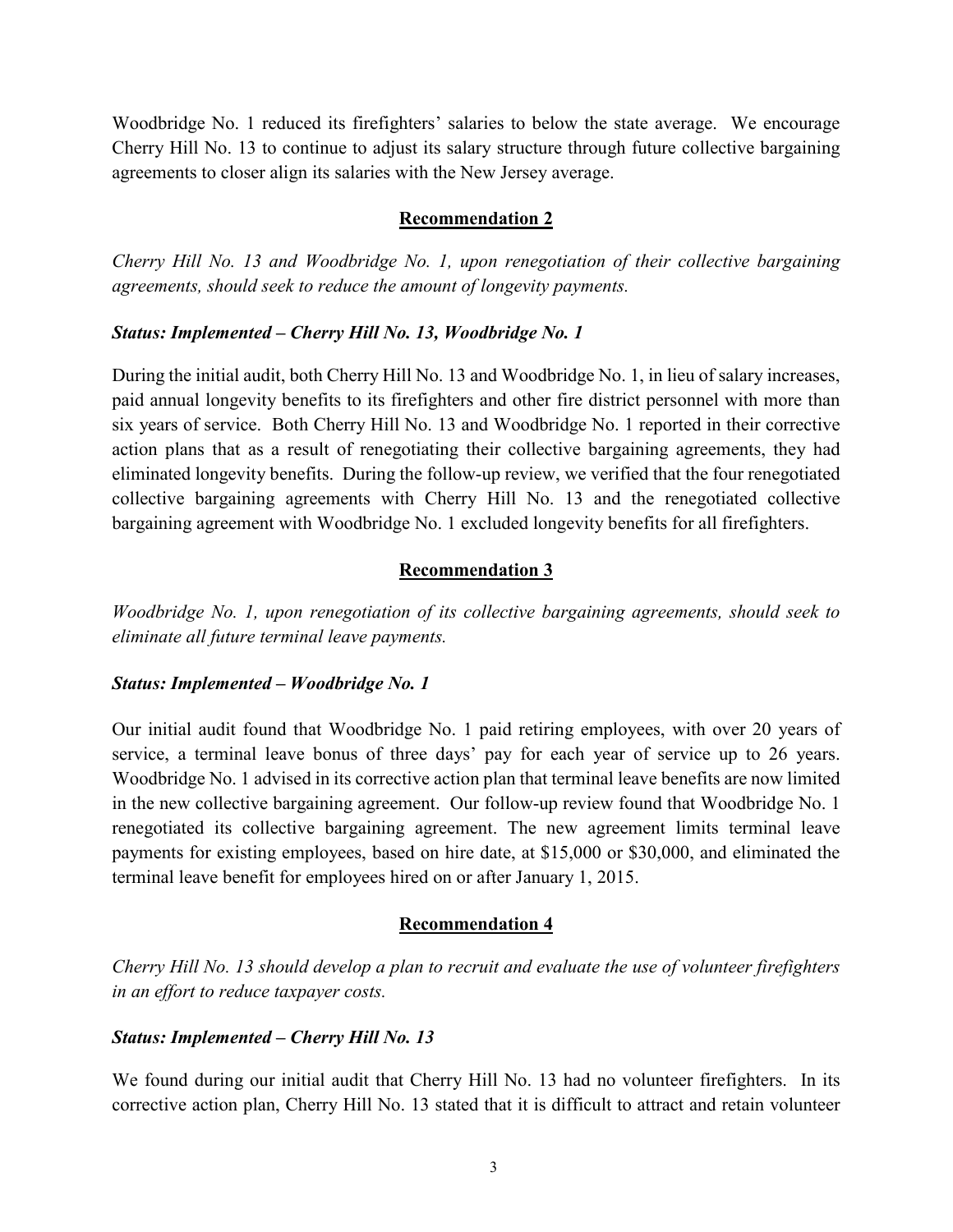firefighters due to the District's demographics, call volume, and mandatory departmental and state training requirements.

During our follow-up review, Cherry Hill No. 13 officials advised that it evaluated whether to recruit volunteer firefighters and elected not to do so for operational reasons. Cherry Hill No. 13 noted that it continues to utilize volunteers in support roles, including the Deer Park Fire Company Special Services Unit and Fire Police used for traffic control services. Cherry Hill No. 13 determined that the recruitment of volunteer firefighters is not operationally or financially prudent in view of the lack of committed volunteers to recruit; the lack of a framework with the district to provide any such volunteers with incentives or motivation to remain; the approximately 216 training hours per year necessary to perform at the District's Class 1 ISO rating; the increased call volume that a volunteer company could not maintain due to the expanding population; and the lack of professional firefighting units in neighboring municipalities to provide mutual aid in the event of the lack of volunteers.

## **Recommendation 5**

*The Legislature should continue to consider moving the fire district election date to coincide with that of the general election in November.* 

Effective January 1, 2019, by resolution, the board of fire commissioners of a fire district may move its annual election to coincide with the general election. *N.J.S.A.* 40A:14-72.1. Cherry Hill No. 13 moved its annual election to coincide with the November 2019 general election. Brick No. 1 and Woodbridge No. 1 still hold their annual elections in mid-February.

Our recommendation was to the Legislature, not the fire districts and we, therefore, are not assessing their compliance. In view of the enactment of *N.J.S.A.* 40A:14-72.1, we do recommend that Brick No. 1 and Woodbridge No. 1 move their elections to November to increase voter turnout, promote awareness and transparency of fire district operations, and reduce costs associated with holding a separate election.

# **Reporting Requirements**

We provided a draft copy of this report to Brick No. 1, Cherry Hill No. 13, and Woodbridge No. 1 fire districts for their review and comment. Cherry Hill No. 13 provided its response, which was considered in preparing our final report and is attached as Appendix A. Brick No. 1 and Woodbridge No. 1 declined to submit a formal response.

By statute, we are required to monitor the implementation of our recommendations. To meet this requirement, fire district officials must report periodically to our office advising what additional steps they have taken to address the unresolved issues in this report. The fire districts are required to report on the status of their corrective action plans within nine months of this final report. We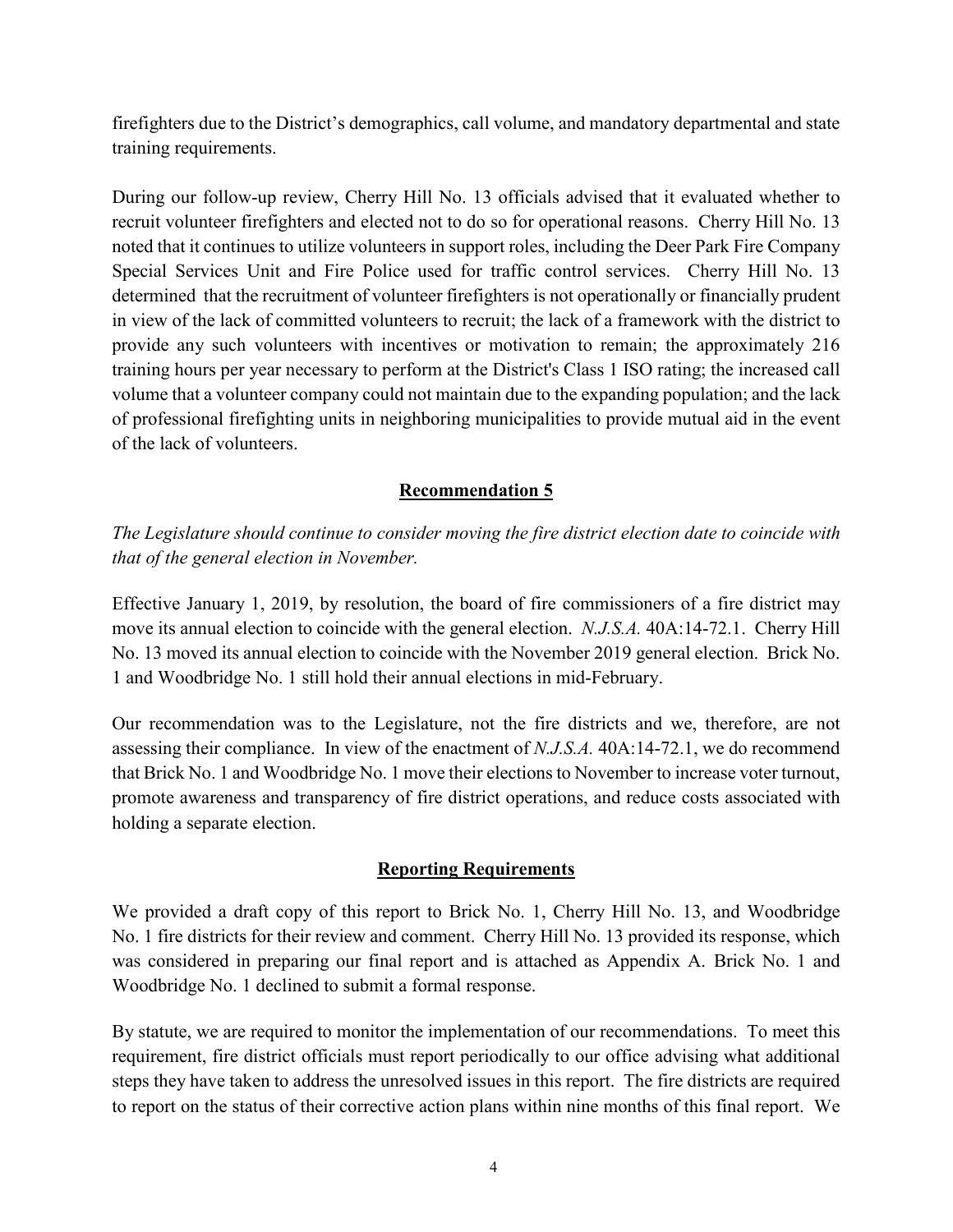will continue to monitor their progress.

We thank the management and staff of Brick No. 1, Cherry Hill No. 13, and Woodbridge No. 1 fire districts for the courtesies and cooperation extended to our auditors during this review.

Sincerely,

KEVIN D. WALSH ACTING STATE COMPTROLLER

By: Glancetury

Yvonne Tierney, Director Audit Division

c. Kellie A. Montana, Commissioner Chairperson, Cherry Hill Fire District No. 13 John Foley, Chief Financial Officer, Cherry Hill Fire District No. 13 Christopher T. Howell, Attorney, Woodbridge Fire District No. 1 Maria Bucsanszky, Clerk, Woodbridge Fire District No. 1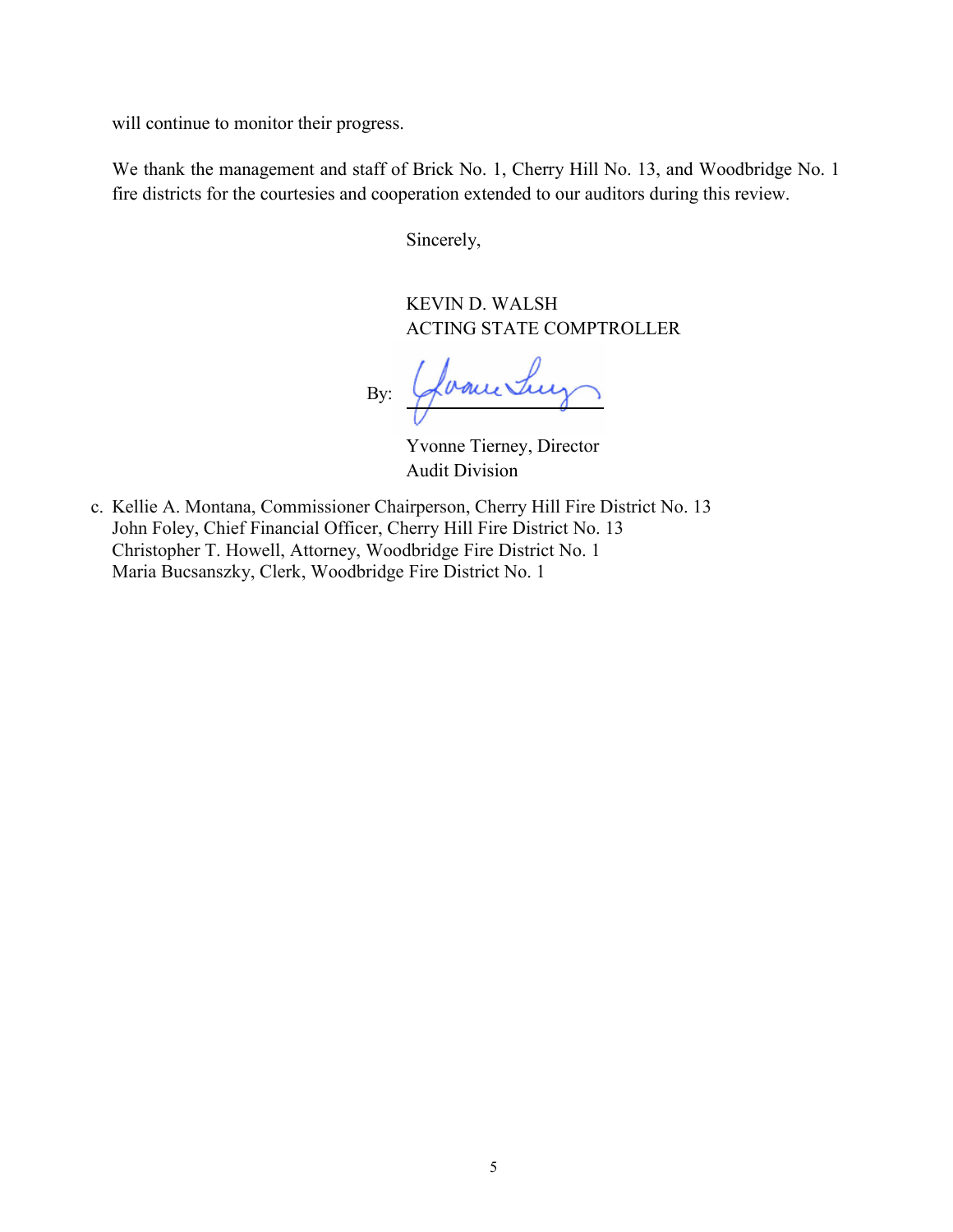# **CHERRY HILL FIRE DEPARTMENT**

Camden County, New Jersey

# **Office of the Fire Chief**

1100 Marlkress Road Cherry Hill, NJ 08003 Phone: (856) 795-9752 (856) 795-4588 Fax:

**FIRE HEADQUARTERS** 

| Chris Callan   | Wade J. Houlihan            | Kenneth L. Baum             | <b>Thomas Fiorentini</b>         |
|----------------|-----------------------------|-----------------------------|----------------------------------|
| Fire Chief     | <b>Assistant Fire Chief</b> | <b>Assistant Fire Chief</b> | <b>Principal Staff Assistant</b> |
| (856) 795-9752 | (856) 795-9752              | (856) 795-9752              | (856) 795-9752                   |

September 30, 2020

Mr. Kevin D. Walsh **Acting State Comptroller** Office of the State Comptroller P.O. Box 024 Trenton, NJ 08625

> Follow-Up Report – Draft Fiscal and Operating Practices at Selected Fire Districts <u>RE:</u> - Cherry Hill Fire District's response - Revised

Dear Mr. Walsh:

Thank you for your Follow-Up Report Draft on Fiscal and Operating Practices. The Office of the Fire Chief, along with the Board of Fire Commissioners, has reviewed your report's findings and recommendations in detail and our formal response follows:

#### **Recommendation #1**

Cherry Hill District #13 and Woodbridge No. 1, upon renegotiation of their collective bargaining agreements should seek to reduce the size of salary increases to better align firefighters' salaries to the State average.

#### **Response**

The Board of Fire Commissioners for Cherry Hill Fire District #13 (the Board) recently renegotiated their Collective Bargaining Agreements with the I.A.F.F. Locals 2663 and 3198. Increases from year-to-year for firefighters were historically at 2%. Step Increases, however, ranged between 7% and 17% yielding overall raises in some years as high as 19%. As a result, the Board proposed and the Locals agreed to keep year-to-year increases for members still in "steps" to 8% per year and 2% thereafter for the duration of their contracts. All members not in steps agreed to Cost of Living Adjustments of 2% for each year of the contract. Overall step increases, as a result, will average 5.74% for all members in 2020, 3.85% in 2021, 3.57% in 2022, and 3.40% in 2023.

In addition to salary concessions, the Board successfully negotiated staffing reductions from fivemember companies to four-member companies. As a result, Cherry Hill Fire District #13 was able to reduce their complement of 72 firefighters to approximately 60 firefighters through attrition, thereby further reducing salaries.

Further, "Shift Differential Pay" was also negotiated out of the contract. This alone will save the Board over One Million Dollars a year for the duration of the current contract.